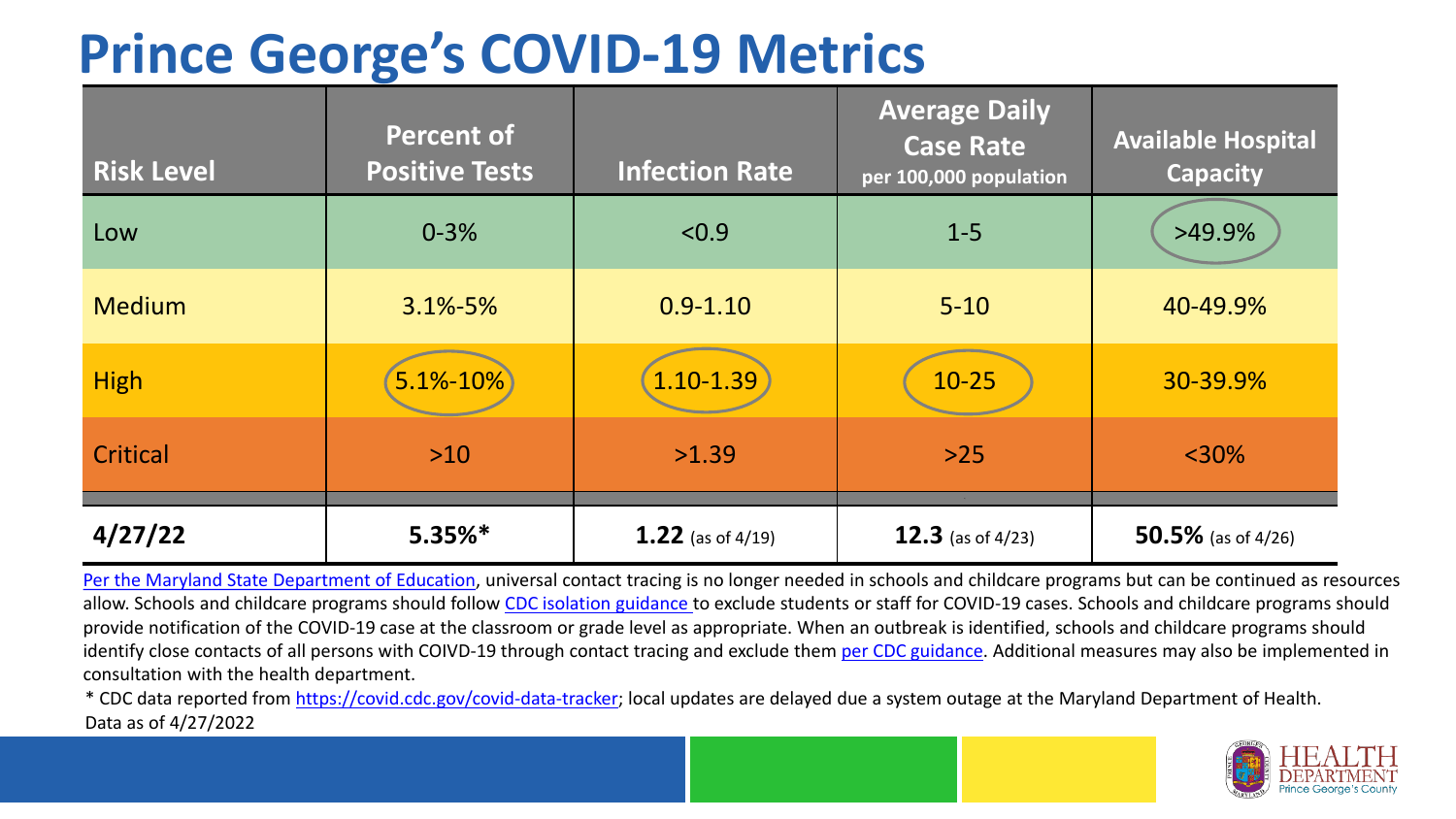# **COVID-19 Community Level and Vaccination**

Per the [CDC COVID-19 Community Levels](https://www.cdc.gov/coronavirus/2019-ncov/science/community-levels.html#anchor_82254) and the [Maryland State Department of Education,](https://earlychildhood.marylandpublicschools.org/system/files/filedepot/3/covid_guidance_full_080420.pdf) people with COVID-19 symptoms, a positive test, or exposure to someone with COVID-19 should follow CDC guidance for isolation and quarantine and wear a mask regardless of the COVID-19 Community Level. According to the CDC, [vaccination](https://www.cdc.gov/coronavirus/2019-ncov/prevent-getting-sick/prevention.html) is considered the leading prevention strategy for those who are eligible.



\*\* Local vaccination data reported as of 4/24/2022

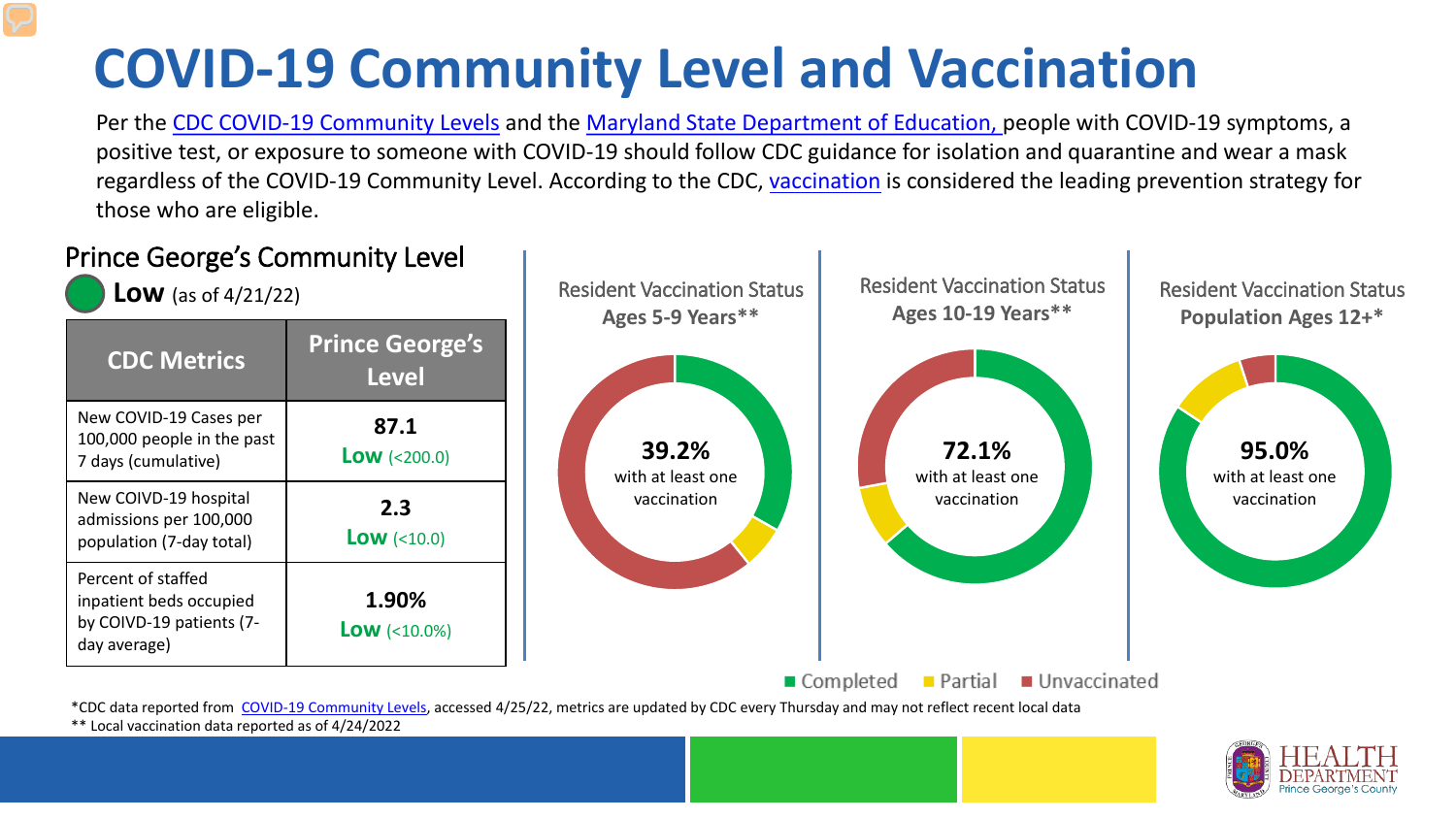## **Infection Rate for Prince George's County**



#### **Estimated by ovidActNow.org**

Accessed 4/27/2022. Each data point is a 14-day weighted average. Presented as the most recent seven days of data as a dashed line, as data is often revised by states several days after reporting.

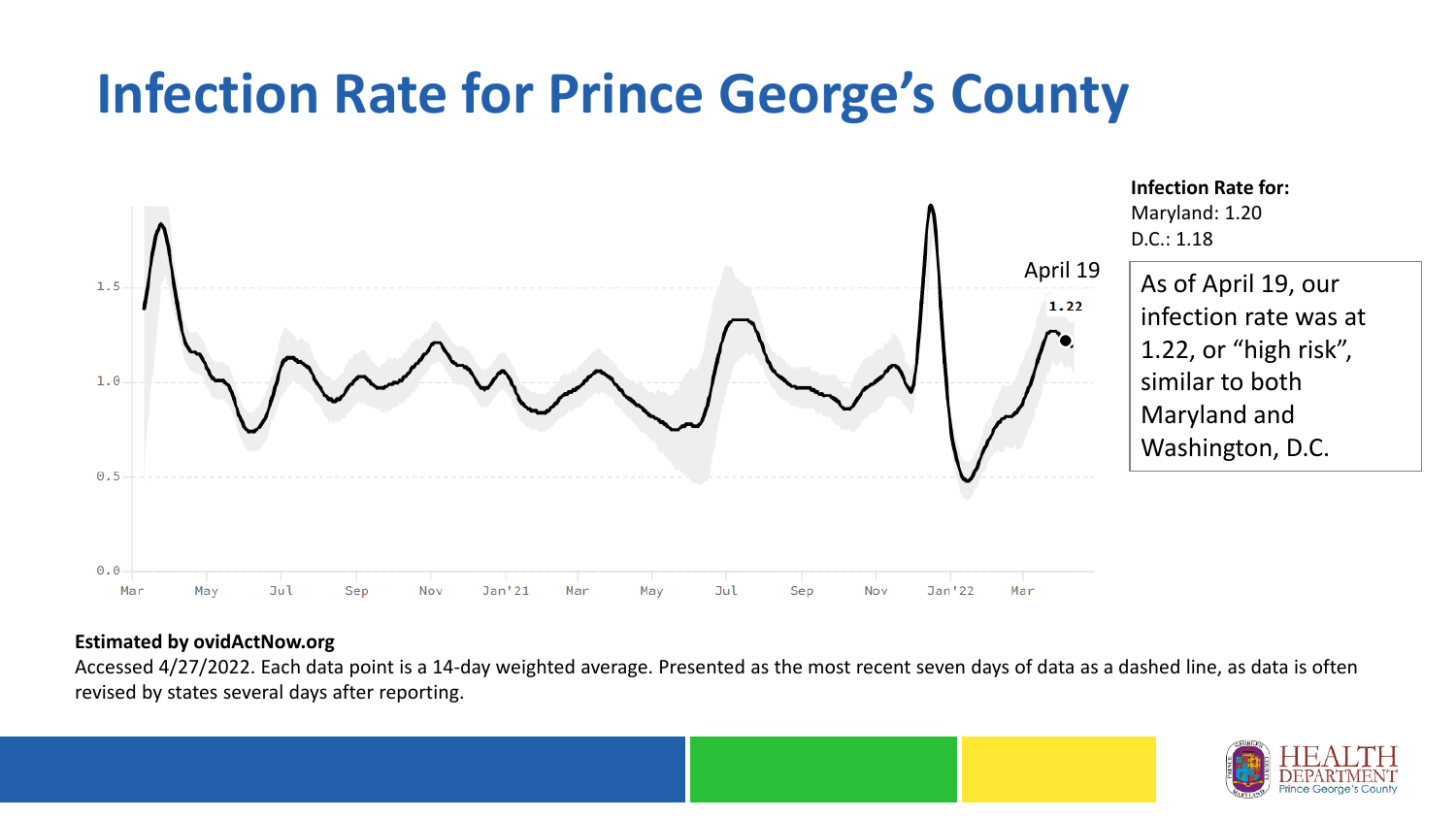### **Average Daily Case Rate** (7-day Average by test date)

**The average daily case rate at the end of last week was 12.3 new cases per 100,000 residents.** Our case rate has increased for one month from a low of 2.3 cases per 100,000 residents (3/23).

**Average New COVID-19 Cases Per Day Per 100,000 Residents**



Data as of 4/27/22